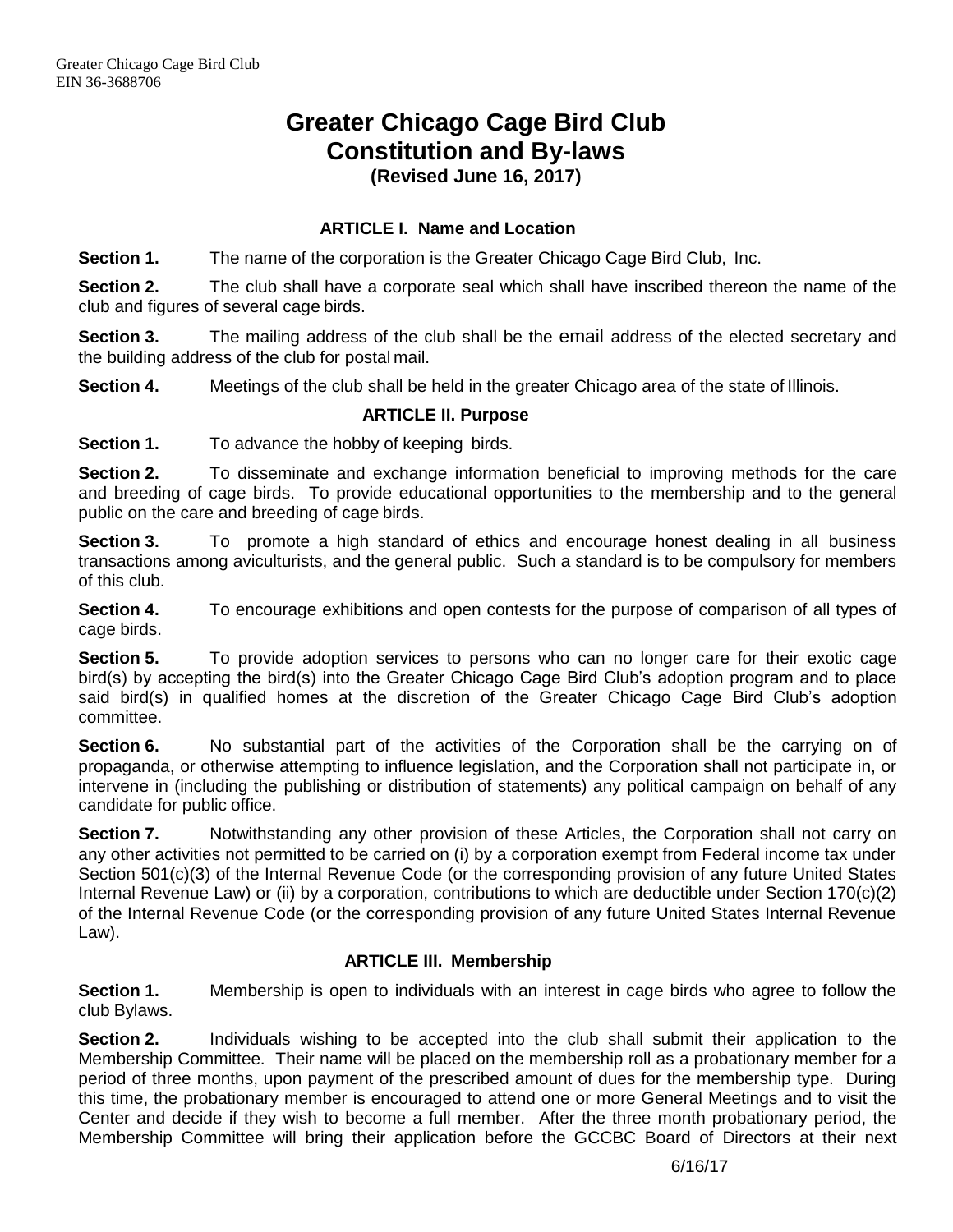meeting and the Board will decide to approve or disapprove their membership. Individuals who are not approved for membership will have their application and fees returned.

**Section 3.** Dues are collected on an annual basis, payable on or before June 1<sup>st</sup> of the calendar year. The Board of Directors is responsible for setting the amount of dues for each type of membership. Dues are listed in the current membership application.

**Section 4.** There shall be six types of membership:

- 
- 1. Regular<br>2. Regular **Regular Family**
- 3. Junior 18 years and under
- 4. Honorary
- 5. Senior 62 years and older
- 6. Senior Family Both 62 years and older

**Section 5.** Honorary Life Membership may be granted by the Board of Directors to those persons that have performed some special service to the club. Only one such membership may be granted per year.

**Section 6.** Nominations for Honorary Life Membership may be submitted to the Board of Directors, who will consider them for approval.

**Section 7.** ANY member violating the bylaws of the club, or whose conduct becomes detrimental to the best interest of the club may be expelled and/or be deprived of their rights and privileges as a member of the club. NO member can thus be deprived of their membership rights without a due process hearing and majority vote of the Board of Directors. Hearings on membership grievances must be held at a regularly scheduled meeting of the Board of Directors of which the accused offending member has been given thirty days advance notice. Charges against any offending member may be brought by the Board of Directors or by written report to the Board of Directors by three members of the club. Accused members shall appear before the Board of Directors in person to answer charges brought against him/her. If the member does not appear before the Board of Directors on the designated date, the member waives the right to in-person hearing before the Board of Directors as part of the hearing process. The Board of Directors shall have final decision regarding membership disposition.

## **ARTICLE IV. Officers**

**Section 1.** The Officers of the club shall be President, Vice President, Secretary and Treasurer, who shall be elected Bi-annually by a majority of those voting in the election.

**Section 2.** The Board of Directors will designate the election meeting, usually during the December meeting, and the membership shall be notified of the date of the election 30 days prior to the election. Nominations of eligible members must be made in writing to one of the two-year Board Members not later than ten days before the election date in order to be printed on the ballot. Nominations will also be accepted from the floor on the election date by qualified members, and must be approved for qualification. These nominees will be write-in candidates on the ballots. All voting for Officers and Board Members will be done by secret ballot. Eligible Individual, Junior, and Honorary Life members shall get one vote each. Family memberships shall get two votes each. Members must be present to vote. For a member to vote in the election of Officers and Board Members, the member must be a current member in good standing as of the October General Meeting.

**Section 3.** The term of office for elected Officers shall be two years. There are no limitations to the number of terms that an Elected Officer may serve.

**Section 4.** To be eligible to serve as an Officer, or the two-year term of Director, one must have been a member in good standing for two years. To be eligible to serve as President, the member must have had at least one year's previous experience on the Board of Directors.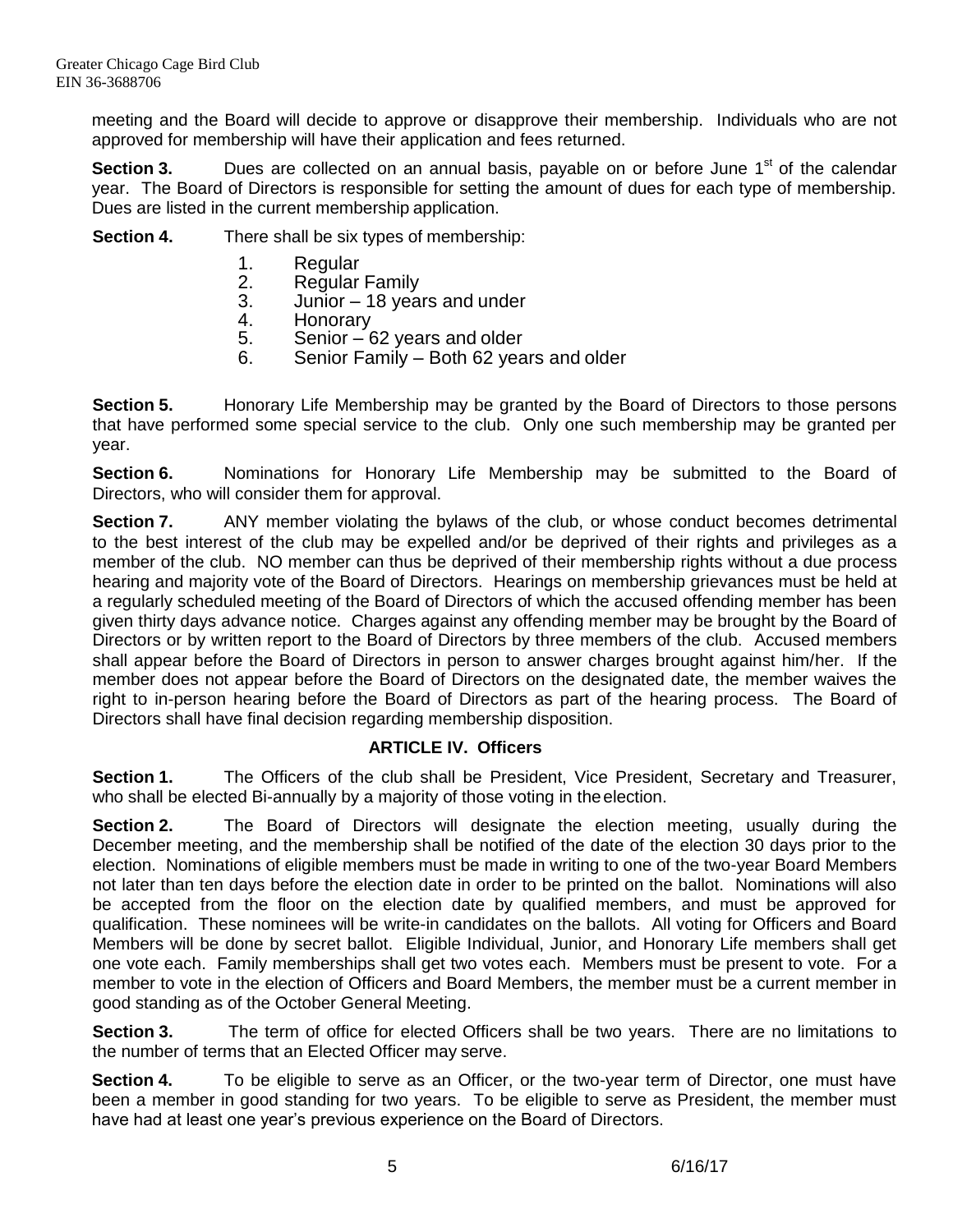**Section 5.** No duly elected Officer or Member of the Board of Directors shall receive payment for services rendered within the description of his office in the club.

**Section 6.** No duly elected Officer or member of the Board of Directors may hold a position as an Officer or Board Member in any other cage bird club that meets in the Chicago area, or hold a position that would be considered a conflict of interest as determined by the Board of Directors.

## **Section 7. Duties:**

**President:** The President shall be sworn in, and be the Chief Executive Officer of the club and shall preside at all general meetings. The President has a fiduciary responsibility to see that the Bylaws of the club are enforced. The President shall appoint committees as are necessary to the functioning of the club, and shall nominate all chairpersons, who shall be approved by the Board of Directors. The President shall be an ex officio member of all committees.

**Vice President:** The Vice President shall be sworn in, and be in charge of the program for the club. In the absence of the President, the Vice President shall assume the duties of the President. If the absence is due to resignation or expulsion from the club, the Vice President shall assume the duties of the President for the remainder of the year. If the Vice President assumes the duties of the first year of the President's term, the second year of the President's term will be filled at the annual election. In the absence of both a President and Vice President, the Chairman of the Board shall assume the duties of the President. If the absences are due to resignation or expulsions from the club an election will be called by the Board of Directors to elect both positions.

**Secretary:** The Secretary shall be sworn in and will be responsible to record the minutes of the general meetings and the meetings of the Board of Directors. All business correspondence shall go through the Secretary and a complete file kept of same. The Secretary shall provide materials covering the activities of the club and such information of educational nature or interest to aviculturists.

**Treasurer:** The Treasurer shall be sworn in, and keep a record of the accounts of the club, accounting for all receipts and disbursements. These records shall be open to the membership at reasonable times for inspection. The Treasurer shall publish monthly reports and an annual report to the active members. The Treasurer shall be responsible for seeking approval for any expenses over a designated dollar amount which will be approved annually by the Board and the expense(s) will require approval by the majority of the Board of Directors before expenditure is to be made (with the exception of general operating expenses that will be pre-approved by the Board of Directors through an approved budget. The Treasurer shall have custody of the corporate emblem and affix the seal when necessary. The Treasurer shall be responsible for ensuring the annual tax returns and AG990 IL 501c forms are completed in a timely basis for the club.

# **ARTICLE V. Board of Directors**

**Section 1.** The Board of Directors shall consist of the elected Officers of the club, plus five (5) voting Board Members elected by popular vote and one (1) non-voting Alternate Board Member.

**Section 2.** Every year, there shall be four(4) members elected, two (2) for terms of two years, one (1) for a one year term and one (1) as the Alternate.

**Section 3.** To be eligible for the Board of Directors, nominees must be twenty-one years of age or older and have been a member in good standing for two years.

**Section 4.** Separate elections shall be held to fill the two-year terms and the one-year terms. The two members getting the highest popular vote in the election for two-year terms will be elected. The member receiving the highest popular vote in the election for the one-year terms will be elected. The person receiving the second highest popular vote in the election for the one-year term will serve as the Alternate to the Board of Directors.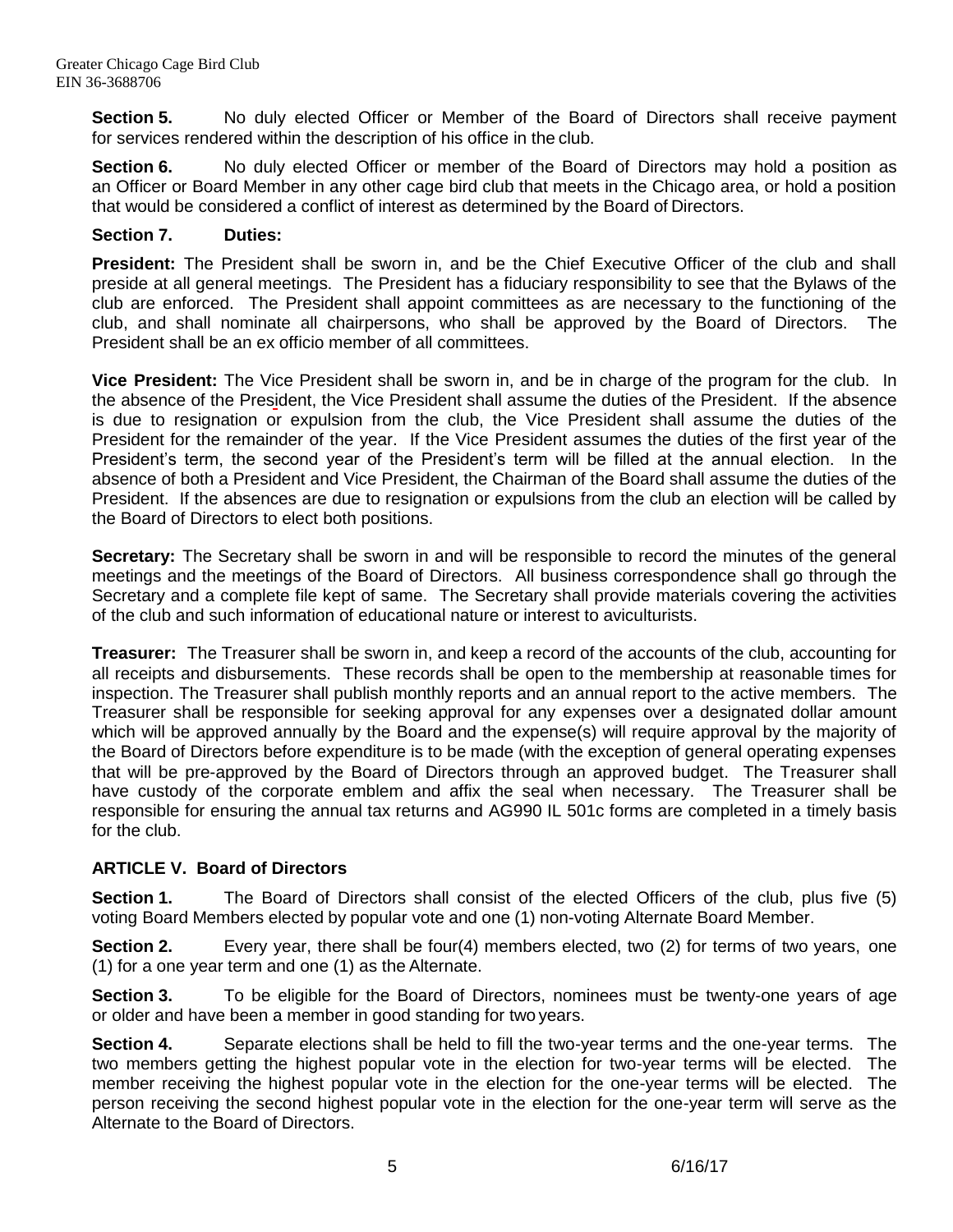**Section 5.** The Alternate will attend Board meetings and offer input, but shall not vote on Board decisions.

**Section 6.** The Board of Directors shall elect their own Chairman of the Board. Nominees for the Chairman of the Board must have one year of previous experience on the Board of Directors. The Chairman of the Board is to inform the Officers and Board members as to the time and place a meeting is to be called. The Chairman of the Board shall prepare the meeting agenda for all Board Meetings. In the absence of the President and Vice President at a general meeting, the Chairman of the Board will preside over the meeting.

**Section 7.** If the office of any Board Member shall become vacant by reason of death, resignation, disqualification, expulsion or inability to act, or **by absenting themselves from a regularly called Board meeting three consecutive times,** the Board of Directors shall declare the office vacant. The alternate will fill the position for the remainder of the term; this excludes filling a vacant Officers position.

**Section 8.** The majority of the acting members of the Board of Directors shall constitute a quorum to transact business. However, standing committees and/or subcommittees that are large enough to contain a majority of Officers and Directors do not represent a quorum of the Board, and are required to present the requested business transaction at a Board of Directors meeting for a review and revote before the transaction can be completed.

**Section 9.** A minimum of six regularly scheduled Board meetings must be held per year. The President or Chairman of the Board may call additional meetings as needed.

**Section 10.** Board meetings are to be closed meetings FOR ACTIVE BOARD MEMBERS ONLY!

**Section 11.** The proceedings of the Board shall be fully reported to the membership at a general meeting. They shall have the right to accept or reject the report in its entirety or any part of it after due discussion has been allowed by the presiding officer.

**Section 12.** The Board of Directors shall have the power and authority expressly conferred upon it by these Bylaws subject to the statutes of the State of Illinois and the provisions of the Certificate of the Organization.

**Section 13.** The Board of Directors shall have the power to formulate the policies and plans of the club. The Board shall be responsible for the formulation of plans for raising money for the conduction of the club's activities. Each committee or subcommittee is also responsible for formulation of committee plans and raising money for conducting their activities. Their activities' and related expenditures must be preapproved by the board.

**Section 14.** The Board of Directors shall have the power to appoint a superintendent of the show (Show Manager) and other show officials. The superintendent of the show shall have charge of the staging and management of the annual show.

# **ARTICLE VI. Amendments**

**Section 1.** Amendments to the Bylaws may be filed in writing to the Board of Directors who will consider them, and if merited, will present them to the membership at a general meeting of the club for acceptance or rejection.

**Section 2.** It shall require two-thirds majority votes of the eligible members in good standing that are present to adopt such amendments.

# **ARTICLE VII. Meeting Protocol**

**Section 1.** General membership meetings of the club shall be held on the third Friday of each month with the business meeting beginning at 8:00 p.m., unless notified in a previous bulletin. Video and Audio Taping is prohibited without prior approval of the Board of Directors.

**Section 2.** Fifteen members shall constitute a quorum.